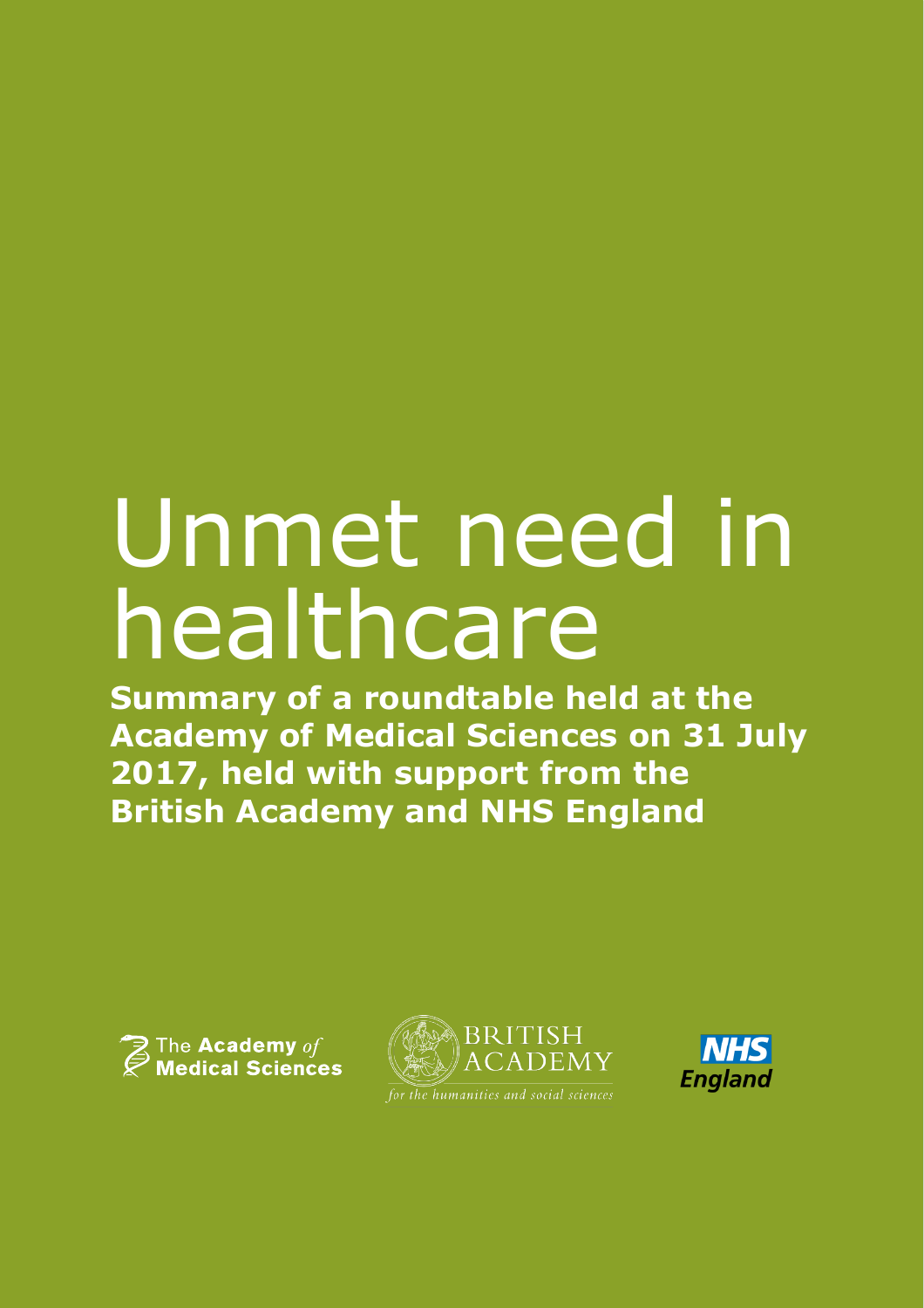#### The Academy of Medical Sciences

The Academy of Medical Sciences is the independent body in the UK representing the diversity of medical science. Our mission is to promote medical science and its translation into benefits for society. The Academy's elected Fellows are the United Kingdom's leading medical scientists from hospitals, academia, industry and the public service. We work with them to promote excellence, influence policy to improve health and wealth, nurture the next generation of medical researchers, link academia, industry and the NHS, seize international opportunities and encourage dialogue about the medical sciences.

Opinions expressed in this report do not necessarily represent the views of all participants at the event, the Academy of Medical Sciences or its Fellows, the British Academy or its Fellows or NHS England.

All web references were accessed in September 2017

This work is © The Academy of Medical Sciences and is licensed under Creative Commons Attribution 4.0 International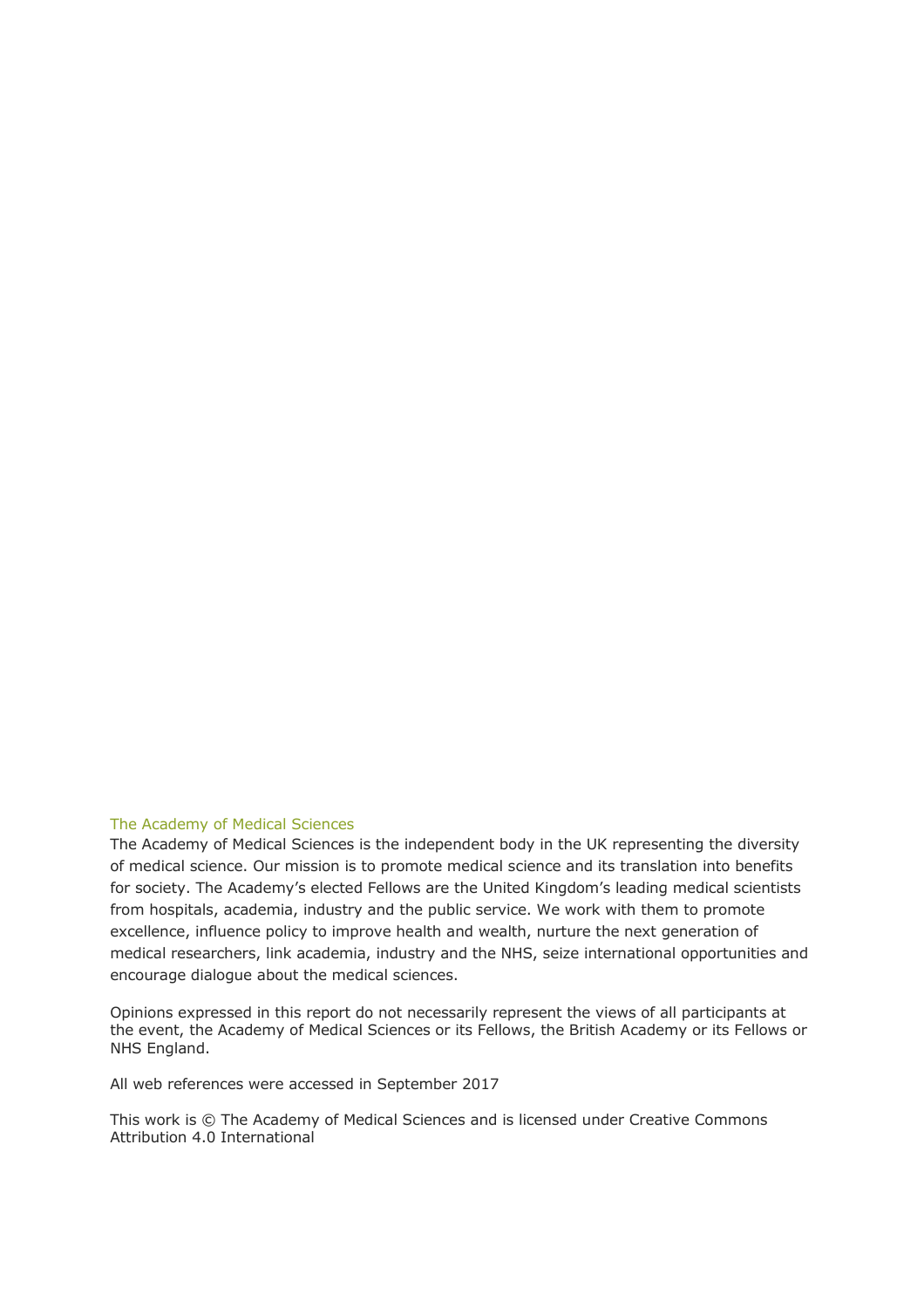# Unmet need in healthcare

**Summary of a roundtable held at the Academy of Medical Sciences on 31 July 2017, held with support from the British Academy and NHS England**

### **Contents**

| The current limitations of the funding formulae with respect to unmet need  8 |  |
|-------------------------------------------------------------------------------|--|
|                                                                               |  |
|                                                                               |  |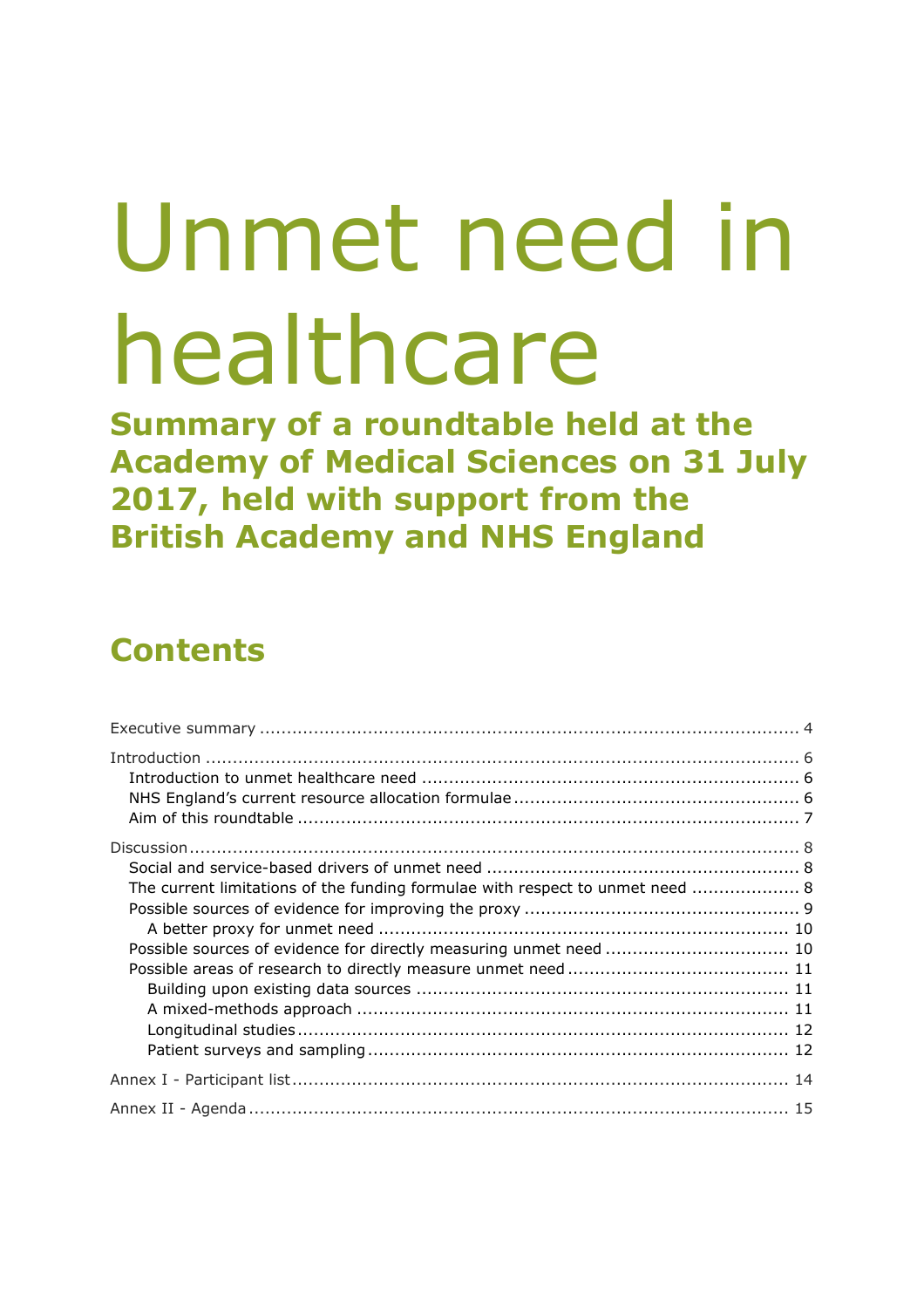### Executive summary

#### **On 31 July 2017, the Academy of Medical Sciences, with support from the British Academy and NHS England, hosted a roundtable on unmet need in healthcare funding allocations formulae.**

Participants from across the medical, social, economic and epidemiological sciences were brought together to discuss the opportunities for improving the assessment of unmet need – defined for the purpose of the meeting as those who have healthcare needs but do not or cannot access healthcare - for use in the funding allocations formulae.<sup>1</sup> They discussed improvements that could be made to the formulae by using existing data sets, as well as the potential for research to generate new data sets designed to assess unmet need.

The group addressed two questions around ways to improve the allocation formulae: firstly, is further research capable of reliably assessing unmet need for the purposes of resource allocation, and secondly, in the absence of a reliable direct assessment, can a more robust proxy measurement be developed?

Overall, there was agreement to both questions. In terms of directly measuring unmet need for resource allocation, the conclusion from the roundtable was that not just one study would be able to provide a measurement and instead a research agenda would be required, bringing together a range of methods.

The key proposal for further research were:

 $\overline{a}$ 

#### **1. Shorter-term pieces and improvements to the current proxy:**

- A comprehensive literature review should be carried out that includes papers from pre-2005, which were excluded from a previous literature review carried out by the Centre for Health Economics. 2
- For a more robust proxy measurement, SMR<75, the current proxy measurement, could be further developed to stratify based on demographics such as age and geography (region or CCG), focussed on cause-specific mortality amenable to healthcare and supplemented with a measure of cause-specific morbidity.
- Studies of prison records could provide insight given the detailed, longitudinal data available on prisoner morbidity.
- Patient surveys or activity data combined with microsimulations and modelling of the prevalence of key conditions could present a mixed-methods opportunity to accurately

<sup>1</sup> NHS England (2016). *Technical Guide to determination of revenue allocations to CCGs and commissioning areas for 2016-17 to 2020-21.* [https://www.england.nhs.uk/wp-content/uploads/2016/04/1-allctins-16-17](https://www.england.nhs.uk/wp-content/uploads/2016/04/1-allctins-16-17-tech-guid-formulae.pdf) [tech-guid-formulae.pdf](https://www.england.nhs.uk/wp-content/uploads/2016/04/1-allctins-16-17-tech-guid-formulae.pdf)

<sup>2</sup> Centre for Health Economics (2017). *Defining and measuring unmet need to guide healthcare funding: identifying and filling the gaps.*

[https://www.york.ac.uk/media/che/documents/papers/researchpapers/CHERP141\\_need\\_healthcare\\_funding.pd](https://www.york.ac.uk/media/che/documents/papers/researchpapers/CHERP141_need_healthcare_funding.pdf) [f](https://www.york.ac.uk/media/che/documents/papers/researchpapers/CHERP141_need_healthcare_funding.pdf)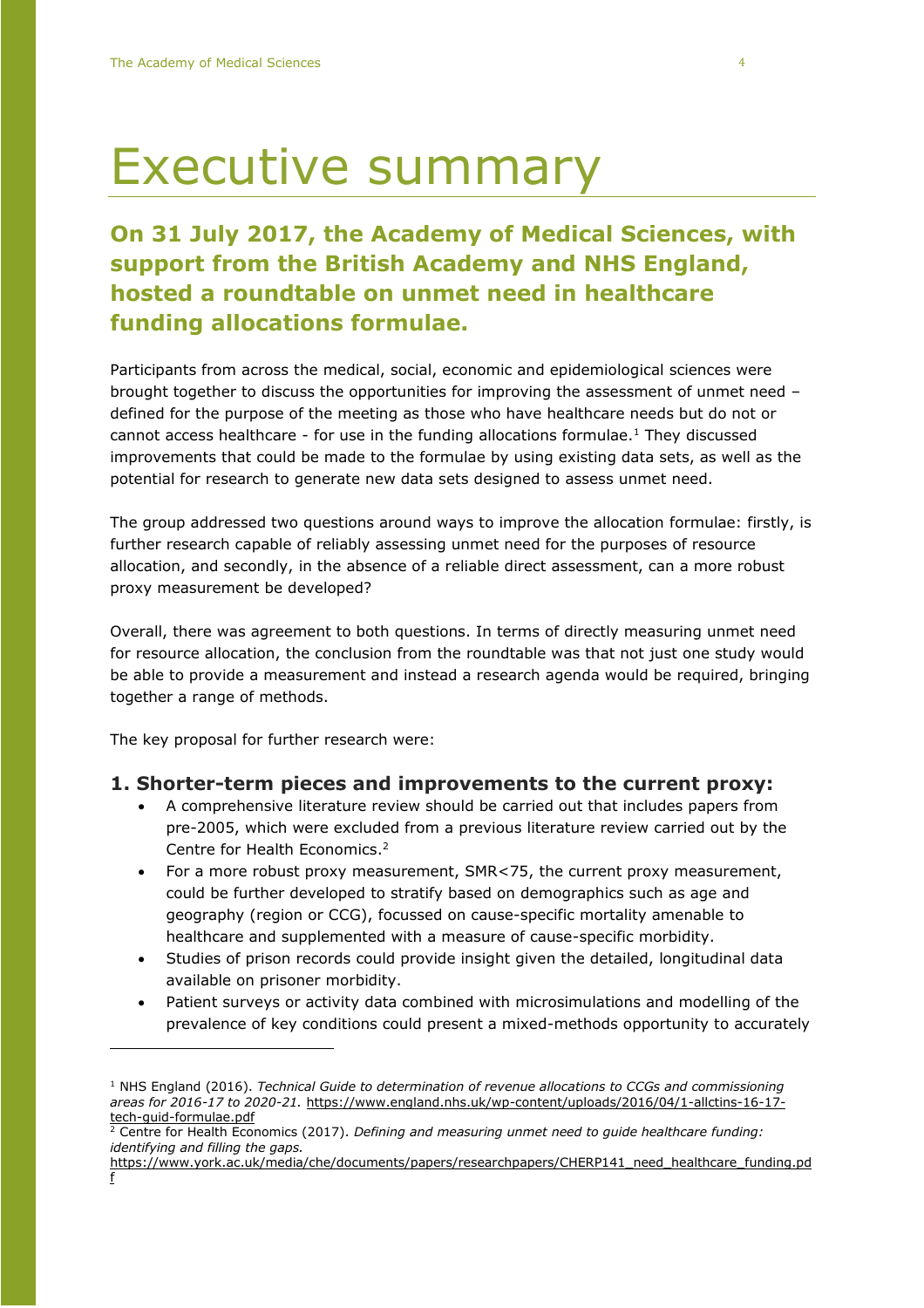assess unmet need on a local level. This is something that NHS England are currently investigating.

#### **2. Longer term and more experimental work-streams:**

- Existing data sources and metrics, such as the Health Survey for England, Hospital Episode Statistics, UK Biobank, the Millennium cohort study, the Understanding Society study and primary care data all have the potential to provide useful resources for estimating unmet need, if they could be linked in order to track individuals over time. They may need to be supplemented by additional studies of the most vulnerable groups who may not feature in the sampling frames of surveys or official statistics, such as homeless people.
- Alternatively, new sources of data could be used for examining unmet need, such as social media data and bespoke longitudinal cohorts.
- Audits of deaths in hospital amenable to healthcare and of frequent and return users of emergency departments could highlight areas of higher unmet need.
- Confidential inquiries into patient records at individual GP surgeries could allow access to data on cause-specific morbidity and mortality.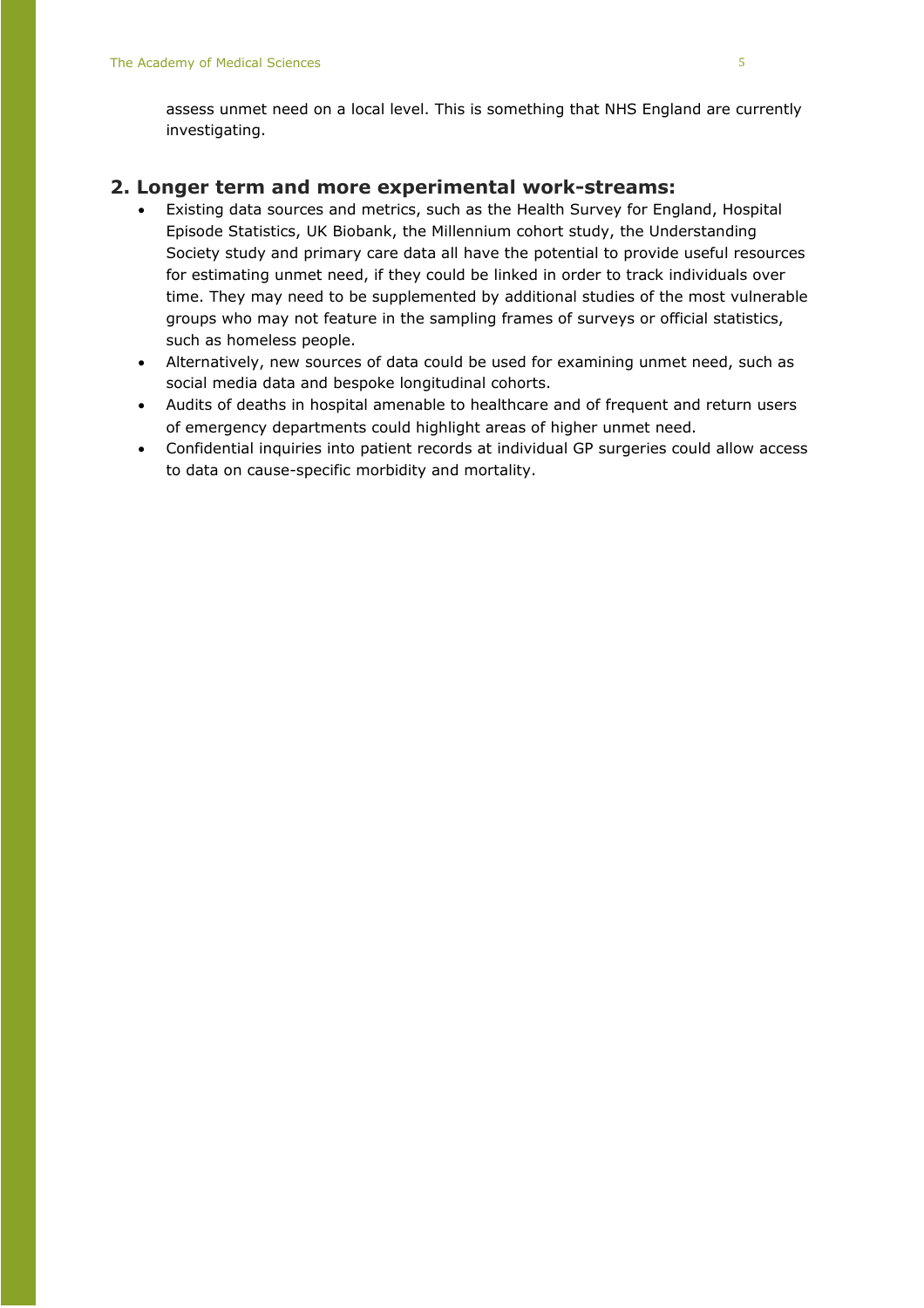### Introduction

#### **Introduction to unmet healthcare need**

Unmet need for healthcare can be seen as covering a spectrum of healthcare needs that are not optimally met. At one end there is "unexpressed demand" (people who have healthcare needs but who are not aware of them, or who choose not to seek healthcare). At the other end there is "expressed demand that is sub-optimally met". This can include people ineligible for treatment, or who have poorer quality treatment than would optimally be the case. For some individuals, their unmet need may be a combination of the two. The focus of this roundtable was on "unexpressed demand" to ensure that funding captures everyone who should be able to access services given their healthcare needs, and not just those that are already accessing services. Participants also agreed not to focus on the mechanics and technicality of implementation of new formulae or new measures.

#### **NHS England's current resource allocation formulae**

In building the allocations formulae, NHS England uses data on past utilisation of healthcare and as a result only captures met need. If the geographical distribution of unmet need differs from that of met need, resources may be distributed inefficiently, leading to poorer outcomes for patients as funding wouldn't be directed to the benefit of patients with the greatest needs. The formulae undergo regular scrutiny by both NHS England and the Advisory Committee on Resource Allocation (ACRA), which consists of independent experts. Unmet need has been a topic of discussion by ACRA and its predecessors and in the wider community since the allocations formulae were first developed in the mid-1970s. Over the past four decades, a number of different proxies have been used to measure unmet need within the formulae, but these have been driven primarily by practical issues around data availability; robust evidence on the most appropriate way to adjust for unmet need has not been available.

NHS England currently uses a proxy in the formulae for unmet need and health inequalities based on early mortality - the standardised mortality ratio for those under age 75, SMR<75. This gives some indication of those who have not accessed healthcare until too late, if at all, but it is only a proxy; it should not be regarded as meaning that there is only an interest in differential mortality or only in those aged under 75 years. The proxy currently drives the distribution of up to £9bn of the circa £100bn of annual healthcare funding.<sup>3</sup>

In 2015, ACRA commissioned a literature review on unmet need from the Centre for Health Economics at the University of York.<sup>4</sup> The primary finding of the review was that there is not presently sufficient published research that would meet the requirements of providing evidence of unmet need to support resource allocation. However, the review also suggested

<sup>3</sup> NHS England (2017). Fair shares – *A guide to NHS Allocations (infographics).*

<https://www.england.nhs.uk/wp-content/uploads/2017/07/nhs-allocations-infographics-v1-04.pdf> <sup>4</sup> Centre for Health Economics (2017). *Defining and measuring unmet need to guide healthcare funding: identifying and filling the gaps.*

[https://www.york.ac.uk/media/che/documents/papers/researchpapers/CHERP141\\_need\\_healthcare\\_funding.pd](https://www.york.ac.uk/media/che/documents/papers/researchpapers/CHERP141_need_healthcare_funding.pdf) [f](https://www.york.ac.uk/media/che/documents/papers/researchpapers/CHERP141_need_healthcare_funding.pdf)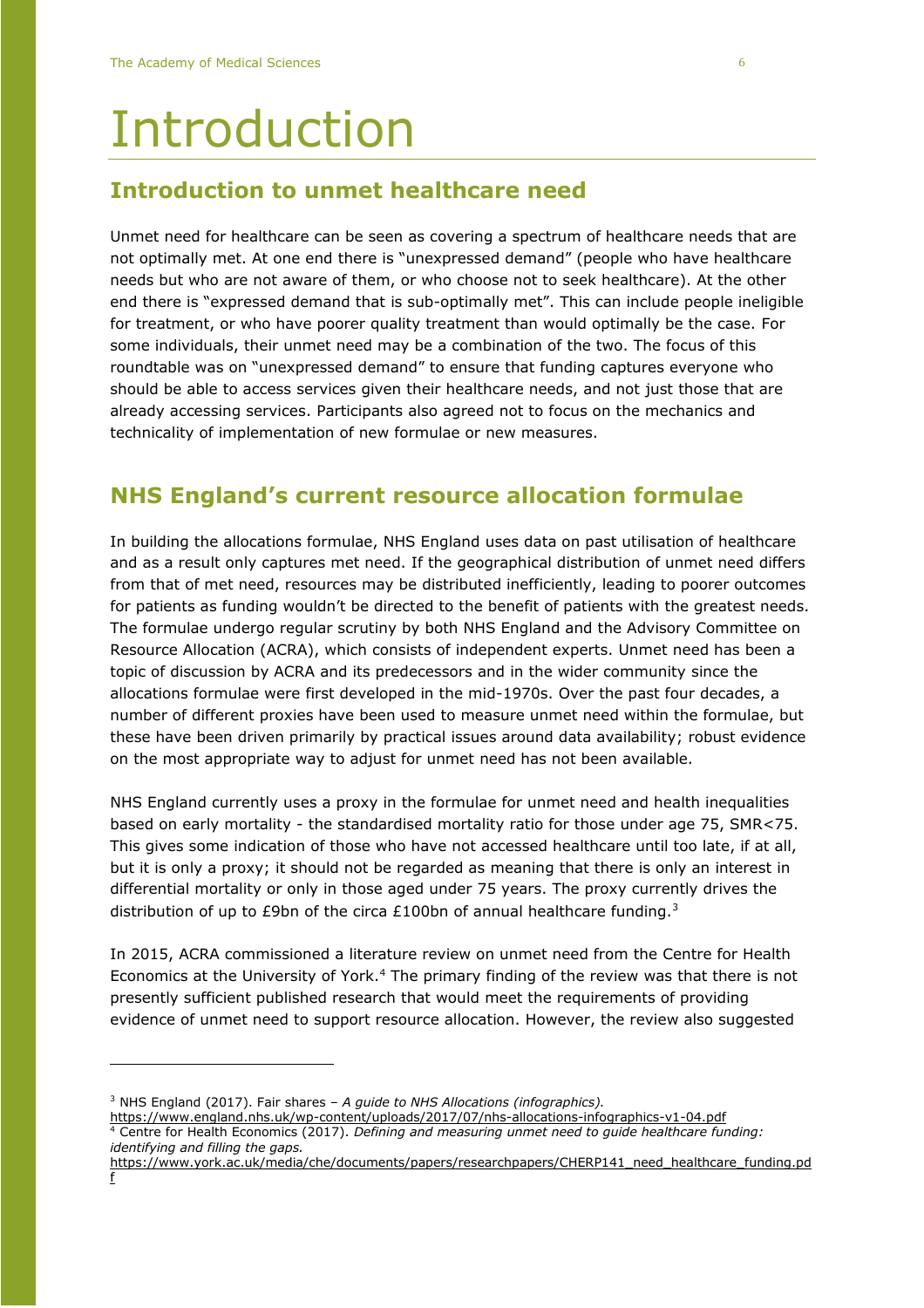that further research in this area could be valuable, should it be sufficiently resourced so as not to duplicate smaller scale work already available.

#### **Aim of this roundtable**

The aim of this roundtable was to establish whether further research is capable of improving the allocations formulae to account for unmet need. For improvements to be made to the formulae there are two possibilities: a reliable assessment of unmet need or a more robust proxy measurement than SMR<75.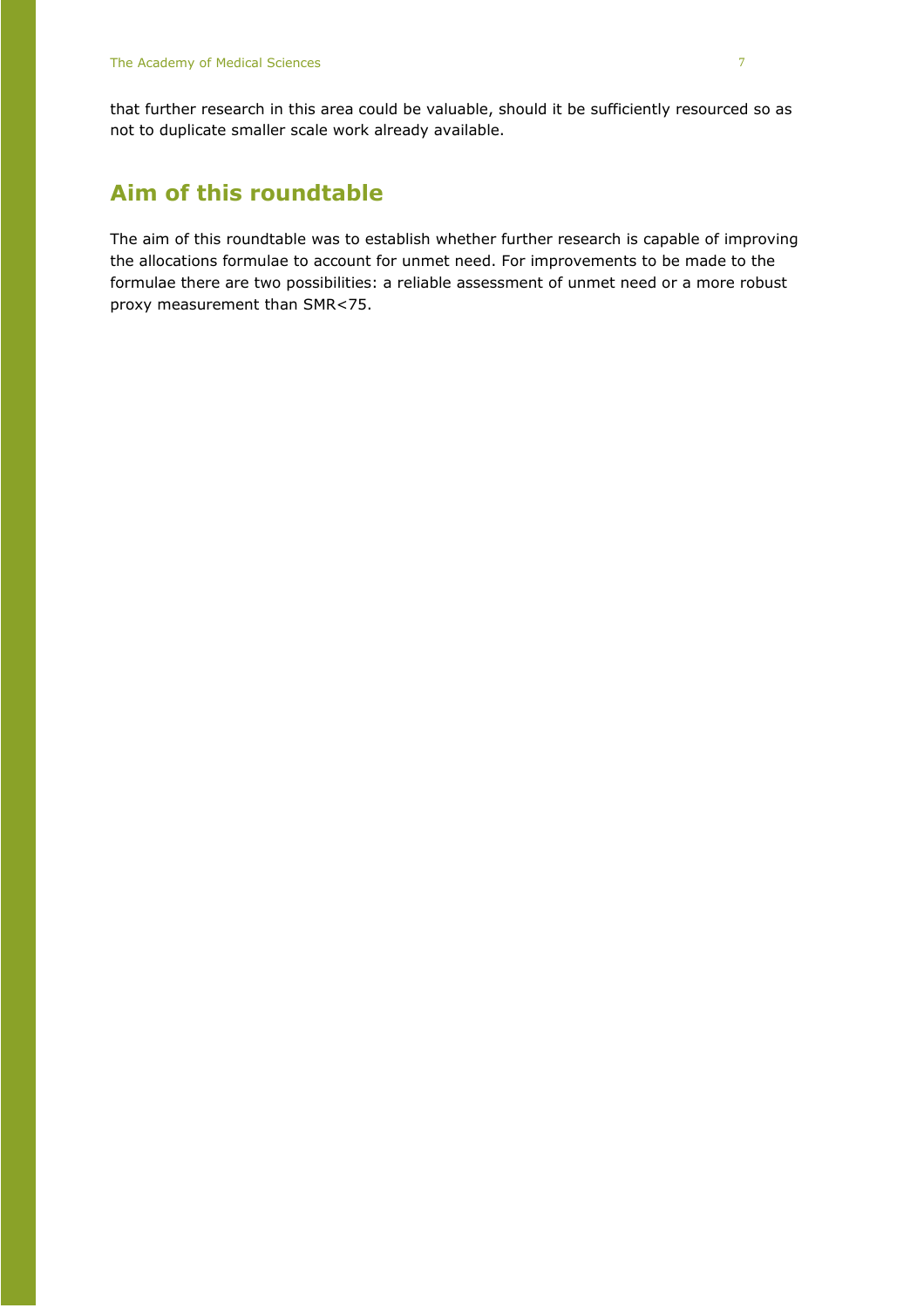### **Discussion**

The roundtable participants, drawn upon from a diverse range of disciplines, discussed the current limitations of the funding formulae and how these limitations might be alleviated by the use of new evidence sources for improving the formulae. Participants also discussed key questions that a research agenda could address to generate these evidence sources. For a full list of participants please see Annex I. For an agenda of the discussions, please see Annex II.

#### **Social and service-based drivers of unmet need**

Participants felt that defining unmet need, and the reasons for it, was important to guiding later discussions. Participants described that unmet need can be described as being either population driven or service driven. In the case of population-driven unmet need, individuals are not entering or accessing the healthcare system. Reasons for this could be a reluctance to seek help or a lack of awareness around the severity of a problem, among others. Participants suggested that in these cases policy should be focused at "population push" that aims to bring people into the health service. For service-driven unmet need, services are not reaching the target population, or they drop out of the system. This could be due to people being unaware of an available service, poor referral mechanisms or disconnected services. In these cases, "service pull" is required to pull people into the correct parts of the healthcare system, which in part relies on an efficient and coordinated healthcare system. Participants felt that these two sources of unmet need should be acknowledged and consideration should be given to how adjustment of the formulae would differentially affect these two factors.

It was suggested that in the cases of "service pull", the use of incentives, such as the Quality and Outcomes Framework (QOF) and the Commissioning for Quality and Innovation (CQUIN), or similar, may allow allocations adjustments to positively affect service variability. Similarly, money could be "ear-marked" for therapy or service areas of higher unmet need to ensure the funding contributed to improving these areas.<sup>5,6</sup> However, participants warned that ringfencing funding in this way could lead to consternation and that the process would need to be clear and transparent about what the aims of the funding would be.

#### **The current limitations of the funding formulae with respect to unmet need**

Whilst the focus of the meeting was on those who do not or cannot access the healthcare system, participants warned of the potential for inappropriate allocation of funding to negatively influence quality of care. They noted that the current formulae, by design, do not prescribe where any additional funding is spent, which means the allocations may not be addressing the unmet need they are intended to reduce.

Furthermore, participants noted that there are certain services that do not fall under the remit of NHS England, and as such are not part of the funding formulae, but have significant

<sup>5</sup> NHS England (2016). *Quality and Outcomes Framework (QOF) - 2015-16.*

<http://www.content.digital.nhs.uk/catalogue/PUB22266>

<https://www.england.nhs.uk/nhs-standard-contract/cquin/>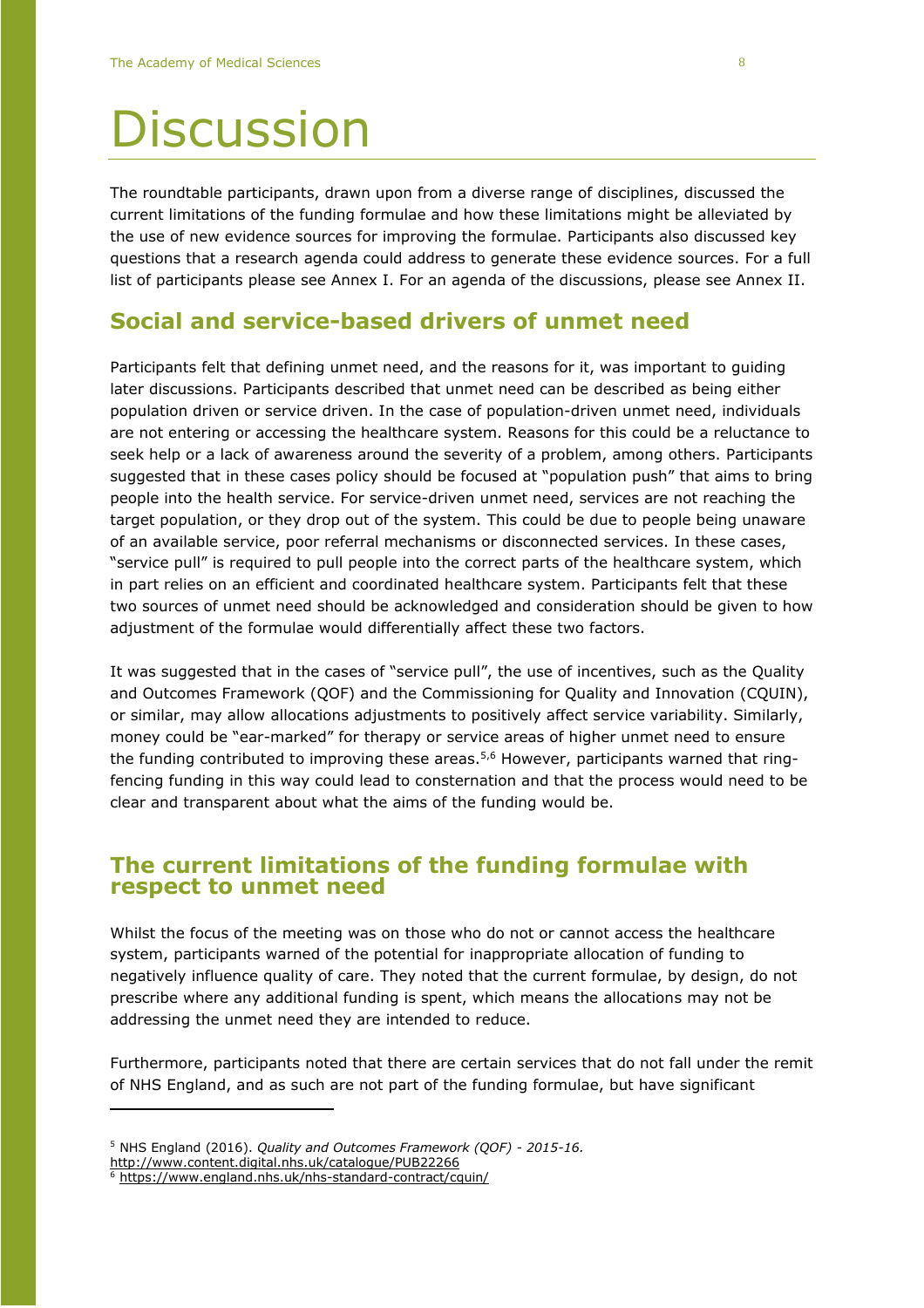implications for met and unmet needs. These include social care, public health prevention and sexual health, which fall under local authority jurisdiction. Adjustment of funding allocations based on unmet need which could be met by these services is therefore not possible as the funding formulae do not impact these services.

Participants felt that strong primary care was a key driver in producing better outcomes at a lower cost, and that evidence has shown that better upstream primary care provision reduces costs downstream in secondary and tertiary care. Therefore investment in primary care "generalists" rather than specialist care could improve services to reduce unmet need, as well as lower costs. Whilst outside of the focus of the meeting, it was felt that research could be carried out to investigate the structural effect of investment in primary care.

#### **Possible sources of evidence for improving the proxy**

Participants felt that age alone was not a good measure of unmet need; in socially deprived areas, people suffer from more health problems (including multimorbidity) at a younger age (quoted as 10-15 years earlier) than in more affluent areas.<sup>7</sup> As such, they felt that new sources of evidence were necessary to improve the proxy so that it better reflects the differences in unmet need across different demographics.

Disability-Free Life Expectancy (DFLE) statistics, published by the Office for National Statistics (ONS), could be used as a source for estimating unmet need. $8$  These data, whilst estimates, are readily available and cover every region. However, DFLE statistics are calculated using subjective self-reports of health status collected in national population surveys, which are then combined with data on mortality. As a result they may not capture populations which have not self-reported, and as such may not be an accurate representation of unmet need in circumstances where people aren't accessing healthcare or are less engaged with the healthcare system. DFLE was previously used in funding formulae until it was removed in the 2013 Fundamental Review of Allocations Policy due to ACRA's concerns about its robustness.<sup>9</sup> However, participants were enthusiastic about the potential to utilise DFLE for unmet need.

Participants felt that the registers and statistics produced by the ONS were not currently sufficient for direct use in the allocations formulae, but could be adapted to include new information such as the severity of cases at the beginning of care, rather than just incidence. This could provide better measurements of both multimorbidity and unmet need as it would differentiate between those who present early with a mild case, compared to those who "selfmanage" their condition until it is too severe, at which point they present. These may be measures of deprivation and unmet need.

Local-authority-provided services, such as social care, may be rich sources of data for estimating unmet need and these data could be fed back into NHS England for use in funding allocations, or used to improve models that are applied to NHS-provided services. Participants felt that the existing data on social care was very poor but could be an important component

<sup>7</sup> Barnett *et al.* (2012). *Epidemiology of multimorbidity and implications for health care, research, and medical education: a cross-sectional study.* The Lancet **380(9836),** 37–43 8

[https://www.ons.gov.uk/peoplepopulationandcommunity/healthandsocialcare/healthandlifeexpectancies/datase](https://www.ons.gov.uk/peoplepopulationandcommunity/healthandsocialcare/healthandlifeexpectancies/datasets/disabilityfreelifeexpectancydfleandlifeexpectancyleatage65byregionengland) [ts/disabilityfreelifeexpectancydfleandlifeexpectancyleatage65byregionengland](https://www.ons.gov.uk/peoplepopulationandcommunity/healthandsocialcare/healthandlifeexpectancies/datasets/disabilityfreelifeexpectancydfleandlifeexpectancyleatage65byregionengland)

<sup>9</sup> <https://www.england.nhs.uk/2013/08/rev-all-wrkshp/>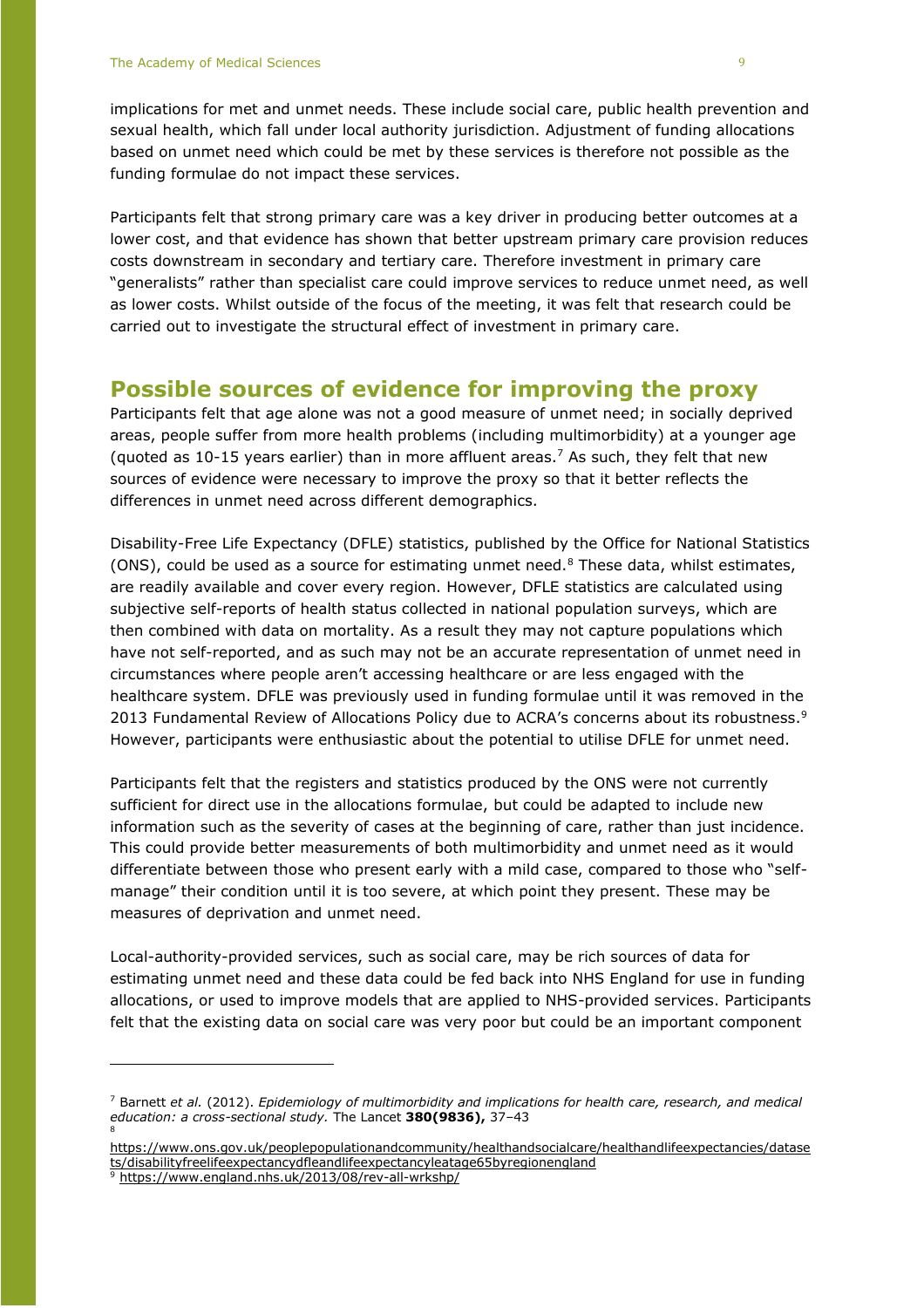if the data sets were of sufficient scale and quality. Similarly, it was felt that the quality or utilisation of social care services does not necessarily correlate with social deprivation. This was attributed to the "inverse care law" - a principle that states that high quality or high utilisation of services such as social care may in fact correlate to a lower level of need and unmet need. Whether this is true needs to be explored more thoroughly and could lead to difficulties in using this data to influence the models.

Participants discussed the need to use existing data sets routinely gathered in care to help identify underperforming areas, and allow the creation of performance indicators which can be used to judge the effectiveness of the funding formulae for their improvement. Multimorbidity was again mentioned as a great challenge in this area, as the burden imposed by it can be large but also diffuse and spread across services.

#### A better proxy for unmet need

Participants suggested that instead of SMR<75, a new, more comprehensive set of proxies could be developed that look at different age groups, acknowledging that health needs differs across age populations. This could go further by disaggregating SMR to look at cause-specific mortality across CCG areas, which would allow further stratification based on the individual needs of a CCG. Building upon this, cause-specific morbidity rates could be incorporated, and it was felt that this was achievable at an individual CCG level. Finally, it was suggested that confidential inquiries into individual GP surgeries or hospitals could allow access to data on cause-specific morbidity and mortality.

It was questioned if there was a way to distinguish between emergency admissions where the admission may have been avoidable (e.g. un-medicated heart attack or suicide attempt) from those which were unavoidable (e.g. accidents). If the type of emergency admission can be measured this could allow better assessment of inadequately met health care.

One criticism of this approach was that emergency admissions and mortality are not direct measures of the reasons for unmet need; either the person was not cared for (i.e. did not access healthcare) or received insufficient care (i.e. poor delivery). As a result these data cannot distinguish between "quantity" and "quality" of care.

#### **Possible sources of evidence for directly measuring unmet need**

One delegate suggested that the use of social media data, especially in the future, could be used to estimate local need. Ebola and flu (as led by Professor Andrew Hayward, UCL) were cited as examples where social media data was effectively used in the past to monitor realtime outbreaks of disease. However, it was mentioned that in the cases of Ebola and flu, an absolute calibration exists, i.e. a measurement of the number of cases, which allows evaluation of the model. This is not the case in unmet need and employing a proxy in place of such a measure to act as a calibration would have its limitations. As a consequence, social media may be limited in its usefulness to understand local variation in unmet need.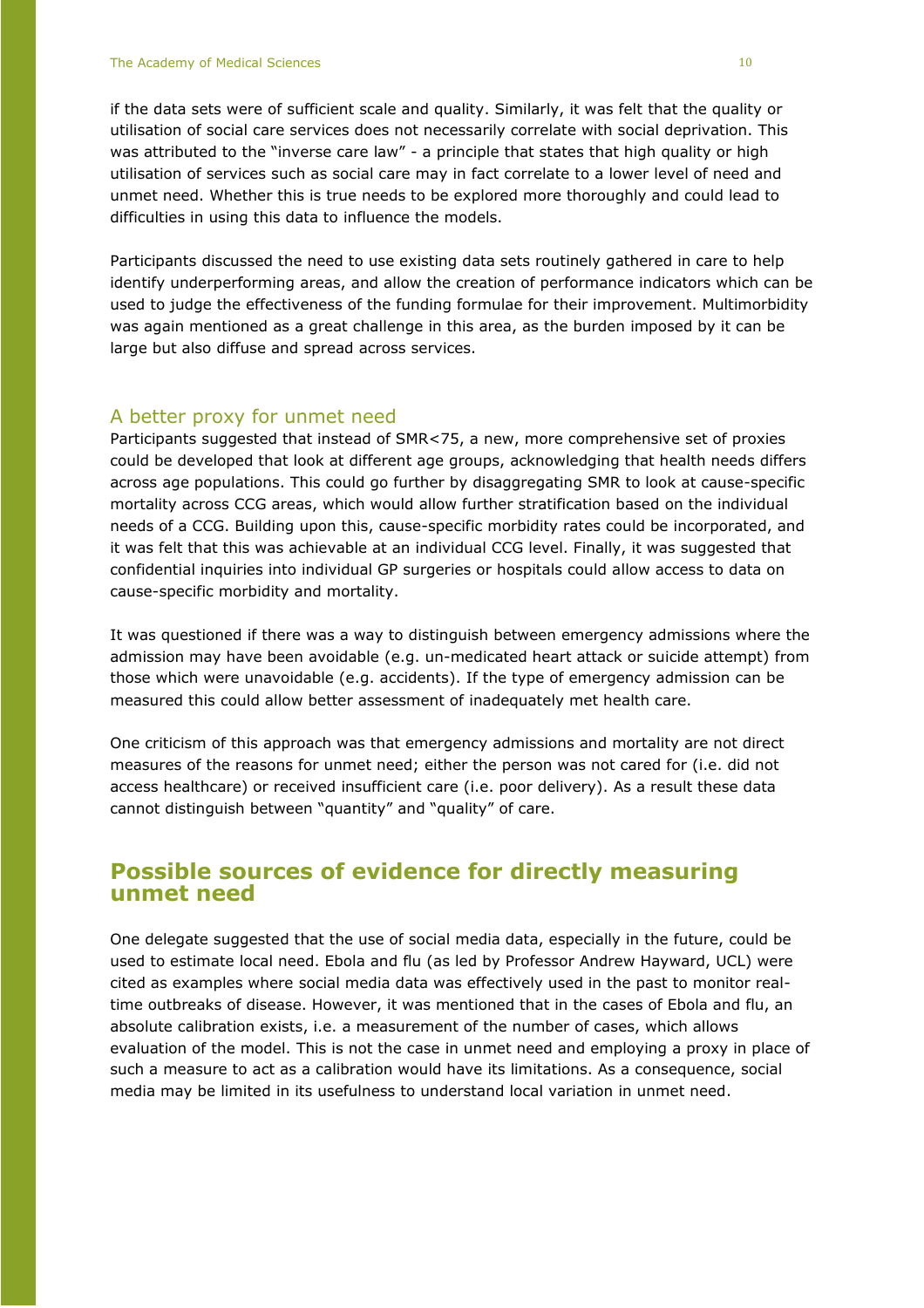Participants suggested that GP workload could be an indicator of need, and it was noted that NHS England have been exploring the Clinical Practice Research Datalink as a possible basis for understanding primary medical care workload. 10

It was also suggested that Hospital Episode Statistics (HES) could be linked to Health Survey for England (HSE) data to examine patterns of high and low need population groups.<sup>11,12</sup> It was also felt that hospital emergency admissions could be a reflection of unmet need and could be used to describe patterns of use.

#### **Possible areas of research to directly measure unmet need**

#### Building upon existing data sources

One delegate stressed that there is limited value in looking backwards at existing data or historical figures, due to a change in demographics and the health of the population. The delegate stressed that the biggest challenge is complex multimorbidity (mental, physical, and social co-morbidities). Currently, the fragmentation of specialist care services results in a discordant assessment of complex multimorbidity, and efforts should be directed to better assess and understand multimorbidity, which would be highly valuable to the funding formulae. It is thought that the presence of multimorbidity can, in cases where one or more of the morbidities is a result of insufficient care, be indicative of a higher unmet need. It is therefore expected that areas of higher multimorbidity may have a higher unmet need.

It was suggested that specific disease areas could be incorporated into analyses of unmet need, as data collection of acute presentations, which may correlate to unmet need, is now routine. The evidence for this correlation is not assured but research could reveal whether such data sets could be used as a proxy measurement for unmet need. One method would be to use modelled estimates of the expected prevalence of conditions (such as cardiovascular disease or hypertension) and then compare this to actual prevalence. The difference between these two may be a measure of the unmet need for these disease areas. NHS England are currently investigating this approach.

#### A mixed-methods approach

Participants suggested that a "bottom-up" approach that focused on the patient would be another way to assess unmet need. This would involve following patients throughout their care pathway, and finding out how the patient made their decisions about accessing or continuing with the healthcare system. This was contrasted to a "top-down" approach that would use large-scale modelling and simulations to predict these factors. It was felt that the bottom-up approach could incentivise CCGs to understand their own unique patient populations to develop locally specific policy changes. While outside of the focus of the meeting, it was also proposed that such policy changes could be "randomised" in situations where the best policy is not clear. Different CCGs could trial different local policies and compare data with those of their peers to establish the best policies for improving unmet need. Participants felt that such a method may be considered to be controversial, but that

<sup>10</sup> <https://www.cprd.com/home/>

<sup>11</sup> <http://content.digital.nhs.uk/hes>

<sup>12</sup> <http://content.digital.nhs.uk/healthsurveyengland>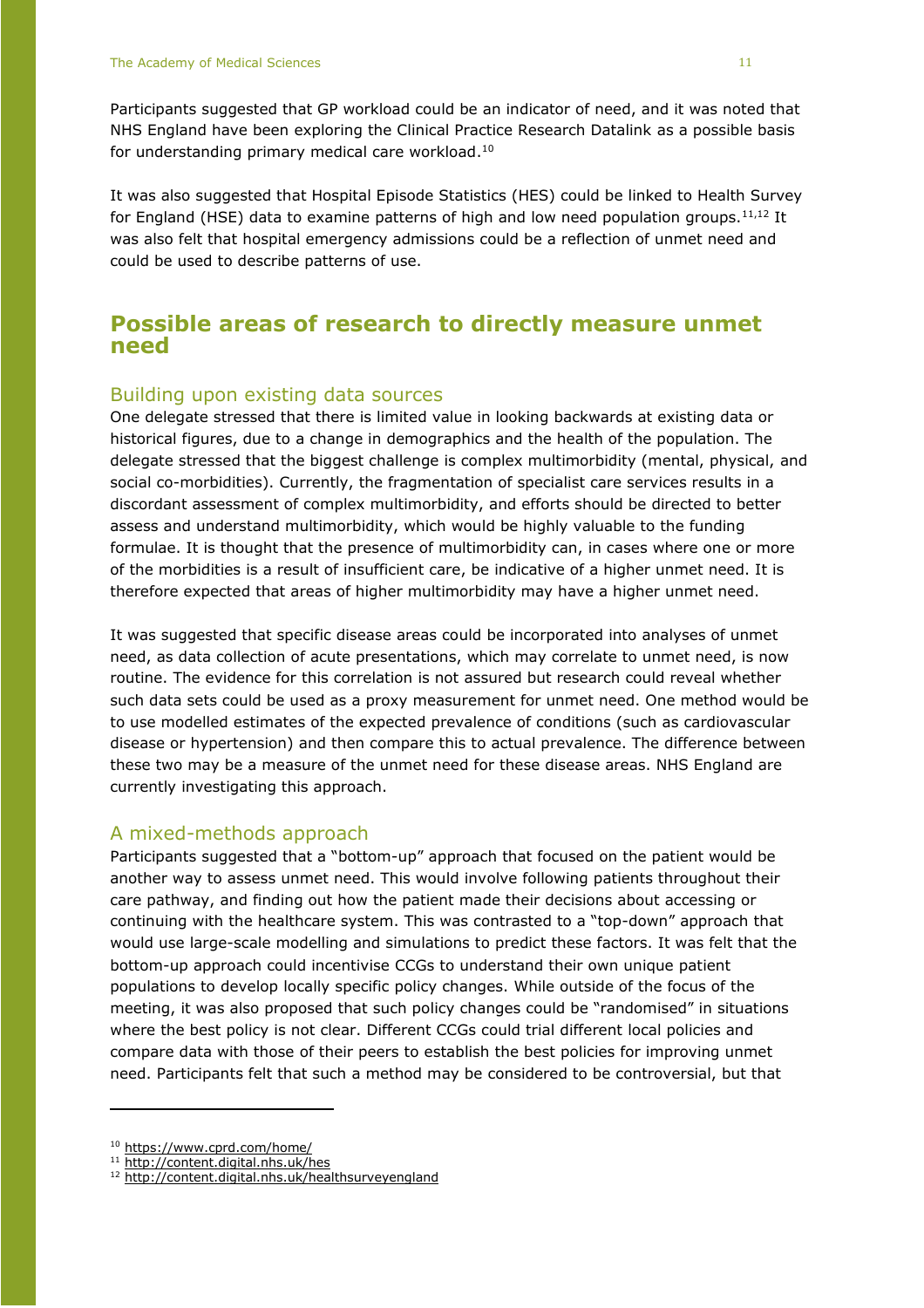hospitals are now routinely investigating deaths to understand the patient journey up until that point.

#### Longitudinal studies

Participants suggested that measures to assess undiagnosed disease and uncoordinated selfcare could be developed. In the case of uncoordinated self-care, emergency admissions for chronic conditions could be a measure of this. This is because people who effectively manage their chronic conditions may be demographically separate to those who do not. Longitudinal studies could link this to administrative data and track patients over time to describe the characteristics of people who meet their care effectively compared to those who do not.

However, participants stressed that existing longitudinal studies are relatively small, have high drop-out and attrition rates, and have cohorts from different time frames. It was also suggested that they are biased according to both health and socioeconomic status. It was mentioned that "understanding society", a longitudinal household study, has consent to link health data, but that retroactively changing consent for other longitudinal studies, or seeking new consent, would not be possible. $13$  An additional source of data, the Health Surveys for England (HSE) and Scotland (HSS) was suggested as a potential contributor.<sup>14</sup> It was stated that these data include clinical screening, and that these data, which are cross-sectional and clustered to specific areas, could be linked to hospital episodes. To identify patterns, participants felt that there was a need to link studies or surveys of population health to prevalence of conditions or utilisation of service, for example linking multimorbidity to social deprivation.

Although HSE and UK Biobank were cited as potential sources of data, it was generally agreed that a broader study of health and measures of utilisation is required, and that inadequacies in surveying should be acknowledged, and if possible adjusted.<sup>15</sup> It was stated that death rates in the UK Biobank database are half the national average, demonstrating that such databases are not representative of populations. This may be because these studies miss certain vulnerable populations who may have unmet need such as homeless people or people living in care homes. This underrepresentation limits their usefulness and makes database linking more difficult, as biases may be different between data sets.

#### Patient surveys and sampling

Participants felt that patient-experience sampling could be extremely valuable, and could be done either nationally or locally. However, it was acknowledged that there were issues around collecting these data as well as deciding upon sampling techniques. Such sampling could track the history of a patient, as well as hospitalisations, emergency admissions and mortality.

It was suggested that research could focus specifically on conditions that aren't outpatient care sensitive, but are sensitive to no- or poor-quality care. These could be tenable, measurable conditions that could be screened for, such as late stage cancers or childhood infections indicative of non-immunisation. A set of conditions could be defined that represent illnesses or diseases that occur but were preventable given timely access to adequate care.

<sup>13</sup> <https://www.understandingsociety.ac.uk/>

<sup>14</sup> <http://content.digital.nhs.uk/healthsurveyengland>

<sup>15</sup> <http://www.ukbiobank.ac.uk/>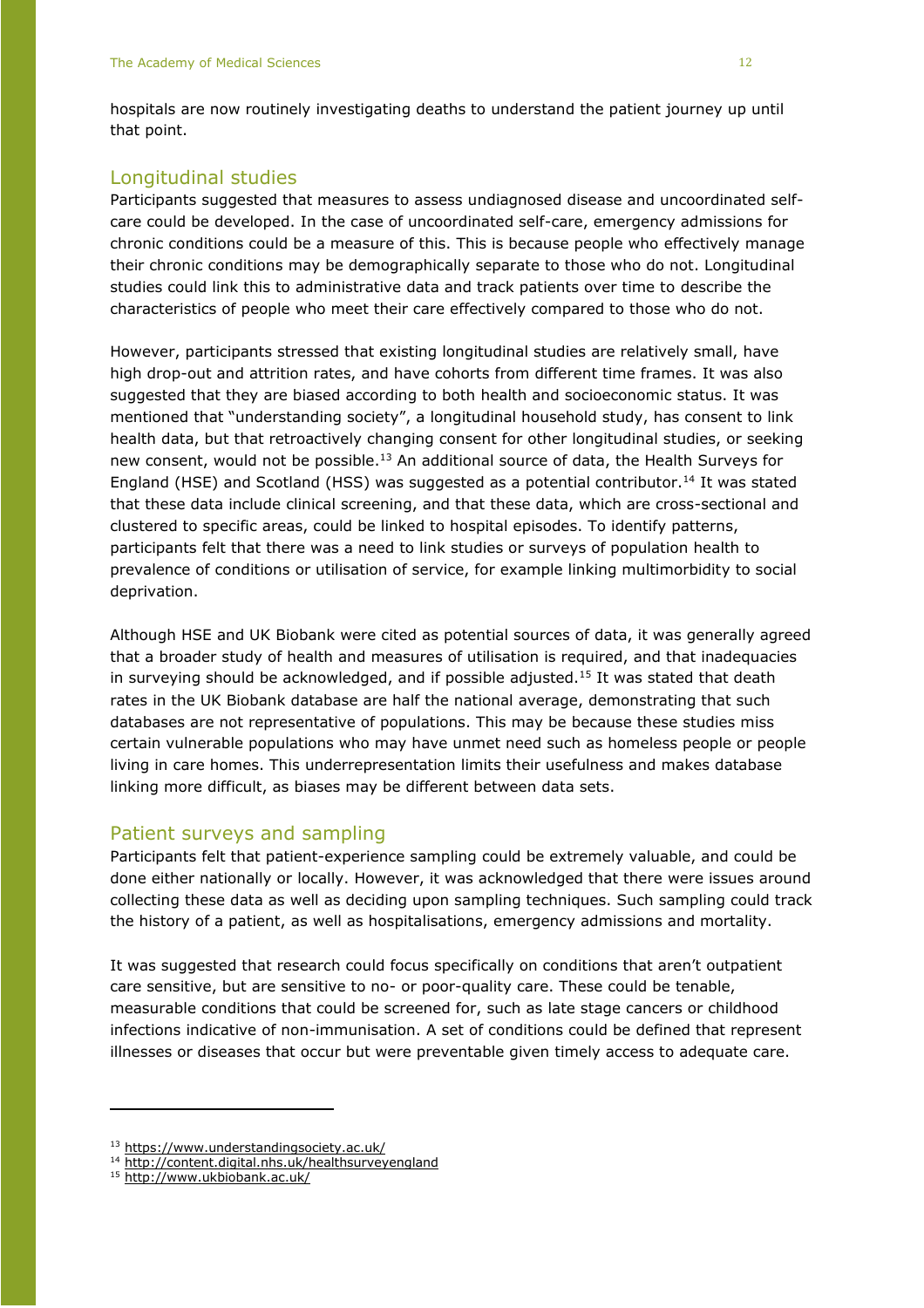It was also suggested that audits of deaths in hospital amenable to healthcare and of frequent and return users of emergency departments could add insight.

It was proposed that prison records may be able to contribute to the analysis. Prisoners are given a unique number, and their healthcare throughout their incarceration, including any morbidities or mortality, is recorded. These data could be linked with data from outside incarceration to see if there is a difference in met health needs inside of prison, where health problems are often addressed promptly, compared to outside of prison.

Ultimately, a survey of unmet need must ensure that it captures those who are not identified in other surveys, which will require a mixed-method approach. One approach proposed was to take everyone on the HES registers (i.e. has ever been admitted to hospital) and follow up their outcomes. In addition, it was stated that a lot of research has been undertaken into engaging and surveying difficult-to-access groups, and that this research could be incorporated into an assessment of unmet need, but that utilisation of services by vulnerable groups may still be an area where further research is required. It was noted that any research agenda should be supplemented by a more comprehensive literature review that includes articles from pre-2005.

The meeting closed with offers of further support from delegates should this be useful to NHS England, or additional, more focussed workshops on the ideas and topics that had been raised.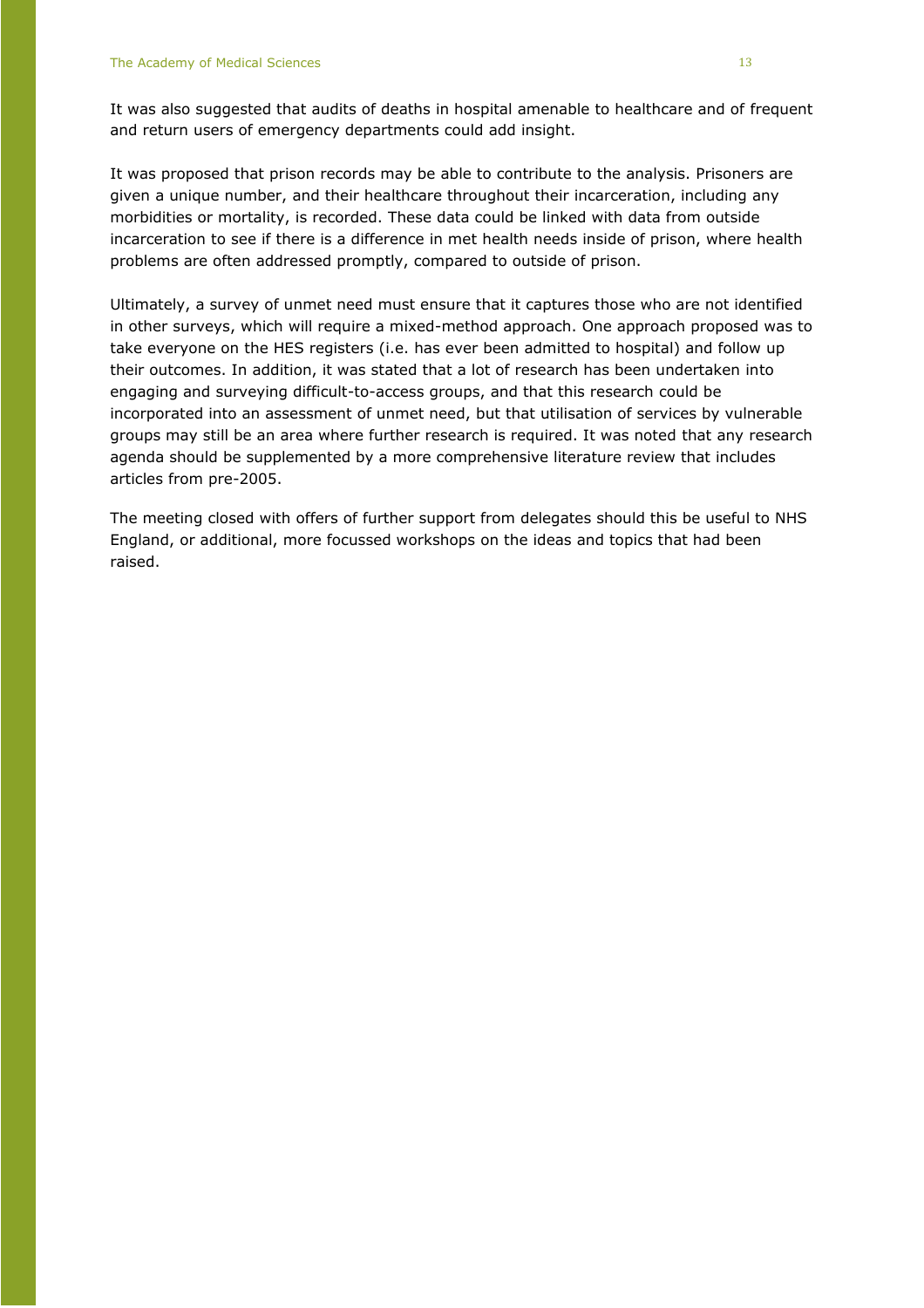### Annex I - Participant list

#### **Chair**

**Professor Graham Hart FMedSci,** Dean, Faculty of Population Health Sciences, School of Life & Medical Sciences, University College London

#### **Participants**

**Professor Melanie Bartley FBA,** Emeritus Professor of Medical Sociology, University College London

**Professor Christopher Bentley,** Public Health Consultant and Committee Member, Advisory Committee on Resource Allocation

**Professor Sheila Bird OBE FRSE FMedSci,** Programme Leader, MRC Biostatistics Unit, University of Cambridge

**Professor Richard Cookson,** Professor and NIHR Senior Research Fellow, Centre for Health Economics, University of York

**Professor Catherine Law CBE FMedSci**, Professor of Public Health and Epidemiology, UCL Great Ormond Street Institute of Child Health

**Professor Michael Murphy FBA,** Professor of Demography, London School of Economics **Professor Jon Nicholl CBE FMedSci,** Dean of the School of Health and Related Research (ScHARR), University of Sheffield

**Professor Rosalind Raine,** Professor of Health Care Evaluation, University College London **Professor Graham Watt FRSE FMedSci**, Professor of General Practice, University of Glasgow

#### **Secretariat**

**Mr Matthew Balmforth,** Policy Intern, Academy of Medical Sciences

**Ms Anna Everton,** Senior Analytical Lead - Allocations Analysis and Insight for Finance, NHS England

**Ms Barbara Limon,** Interim Head of Policy (Public), British Academy

**Dr Stephen Lorrimer,** Head of Analysis and Insight for Finance & Head of Operational Research, NHS England

**Mr James Squires,** Policy Officer, Academy of Medical Sciences

**Dr Naho Yamazaki,** Head of Policy, Academy of Medical Sciences

**Observers**

**Mr Oliver Ducker,** Analyst, NHS England **Mr John Wilkinson,** Department of Health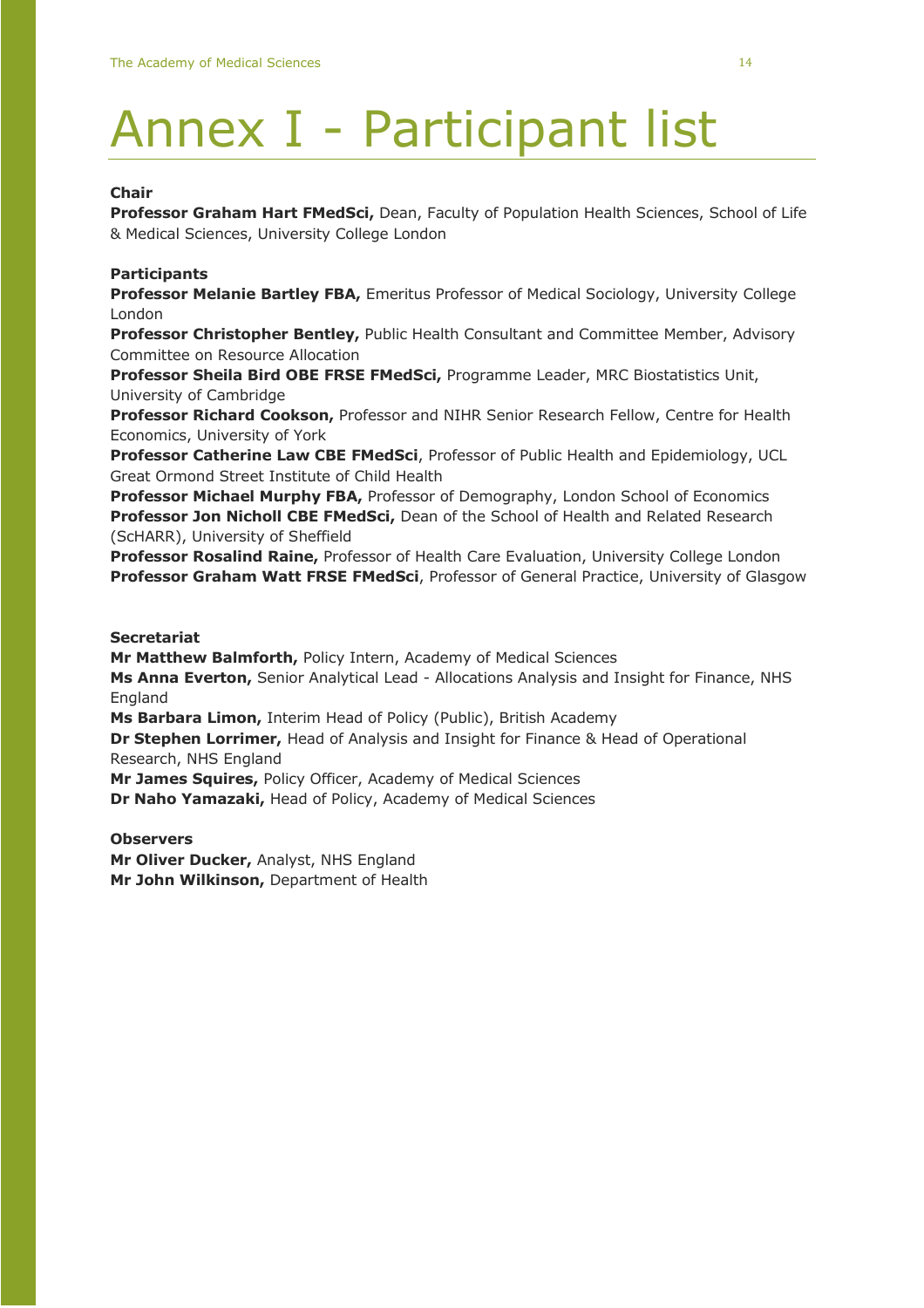## Annex II - Agenda

| 10.00-10.30 | <b>Registration and refreshments</b>                                                                                                                                                                                                                                                                                                                                                                                                                                                                                                                                   |
|-------------|------------------------------------------------------------------------------------------------------------------------------------------------------------------------------------------------------------------------------------------------------------------------------------------------------------------------------------------------------------------------------------------------------------------------------------------------------------------------------------------------------------------------------------------------------------------------|
| 10.30-10.45 | Welcome and introduction from the chair                                                                                                                                                                                                                                                                                                                                                                                                                                                                                                                                |
|             | Professor Graham Hart FMedSci, Dean, Faculty of Population Health<br>Sciences, School of Life & Medical Sciences, University College London                                                                                                                                                                                                                                                                                                                                                                                                                            |
| 10.45-11.00 | Overview of NHS England and ACRA's work on unmet need                                                                                                                                                                                                                                                                                                                                                                                                                                                                                                                  |
|             | Stephen Lorrimer, Head of Analysis and Insight for Finance & Head of<br>Operational Research, NHS England                                                                                                                                                                                                                                                                                                                                                                                                                                                              |
| 11.00-12.00 | Discussion: Can further research practically contribute to an<br>assessment of unmet need for allocation of funding that would be<br>better than the current proxy?                                                                                                                                                                                                                                                                                                                                                                                                    |
|             | The aim of this session is to establish a general consensus of whether or<br>not unmet health need for the allocation of funding can be assessed<br>through further research. Participants are asked to consider the<br>practicalities of unmet need research, including the existing resources,<br>opportunities for new resources and major challenges that would need to<br>be overcome. participants should consider whether there are realistic and<br>robust opportunities for the short term delivery of assessing unmet health<br>needs for funding allocation |
| 12.00-13.00 | Discussion: What could the future funding formula look like and<br>what needs to be done to get there?                                                                                                                                                                                                                                                                                                                                                                                                                                                                 |
|             | Based on the consensus of the previous session, participants are asked to<br>discuss the relevant outcome.                                                                                                                                                                                                                                                                                                                                                                                                                                                             |
|             | If participants agree that YES, research can address unmet need<br>for use in funding allocations - What research is necessary and can it<br>answer the following questions?                                                                                                                                                                                                                                                                                                                                                                                           |
|             | a. How much unmet need is there in the system?                                                                                                                                                                                                                                                                                                                                                                                                                                                                                                                         |
|             | What population groups is it concentrated in?<br>b.                                                                                                                                                                                                                                                                                                                                                                                                                                                                                                                    |
|             | c. How is it distributed geographically?                                                                                                                                                                                                                                                                                                                                                                                                                                                                                                                               |
|             | d. Is the geographical variation in 'unmet' need different to that of 'met'<br>need, and therefore, how should our funding formula be adjusted?                                                                                                                                                                                                                                                                                                                                                                                                                        |
|             | If participants agree that NO, research cannot realistically or<br>reasonably address unmet need for use in funding allocations - Is<br>there a more appropriate proxy than SMR<75 and if so what might it be<br>and how can it be generated and validated? If SMR<75 remains the best<br>option, are there opportunities for a more representative proxy in the<br>future?                                                                                                                                                                                            |
| 13.00       | <b>Close and lunch</b>                                                                                                                                                                                                                                                                                                                                                                                                                                                                                                                                                 |